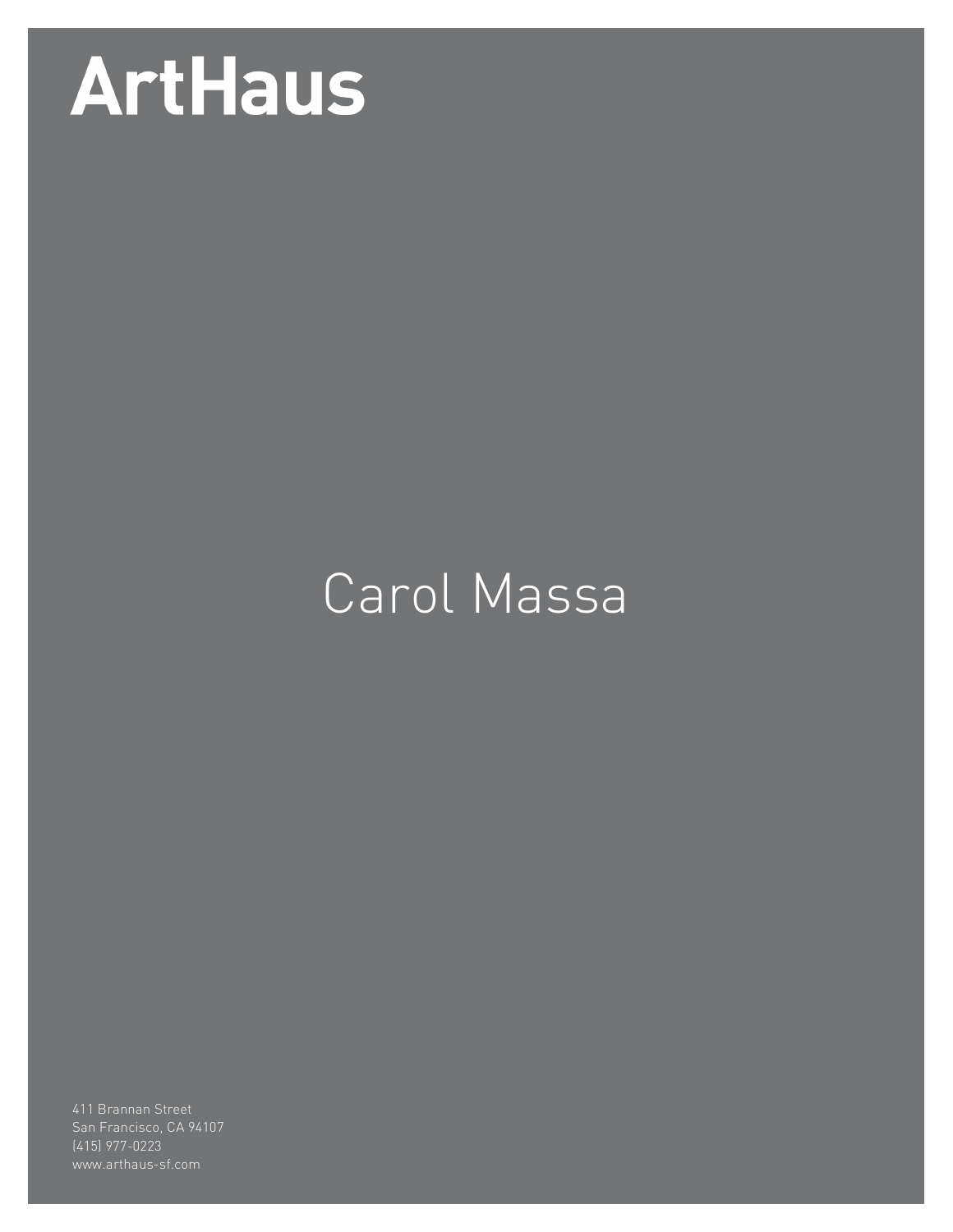### **CAROL MASSA**

#### **MUSEUM EXHIBITIONS**

1984 Bergen Museum of Art & Science, New Jersey 1972 Metropolitan Art Center, Florida

#### **AWARDS/FELLOWSHIPS**

1990 Adolph & Ester Gottlieb Foundation, New York City 1976 Salmagundi Club Award, New York City

#### **PUBLIC COLLECTIONS**

2009 Fashion Institute of Technology, President's Office, New York 2005 MoonDance Fine Arts, Inc. LA, California 1997 Redback Network Inc. San Jose, California 1998 Pensare palo, Alto, California 1985 CBS Network, Brooklyn, New York 1985 NBC Network, New York City 1984 Davis Productions Inc. New York City 1984 National Bank of Canada, New York City 1984 Plaid Brothers, New York City/ LA, California 1984 Box Hill Corp. Soho, New York City 1983 Dianne Benson, designer, New York City 1983 Bellevue Hospital, New York City 1983 Theatrical Television Motion Pictures, LA, California

#### **SOLO EXHIBITIONS**

2015 Carter Burden Gallery, "Mixed Bag" New York, NY 2007 ArtHaus Gallery, San Francisco, California 2004 Mahanttantheatresource, New York City 1998 ArtHaus at Wilks Bashford, San Francisco, California 1993 A.I.R. Gallery, Soho , New York 1990 Jagendor/Bacchi Gallery, Soho, New York City 1989 Jagendor/Bacchi Gallery, Soho, New York City 1989 On the Wall Gallery, East Village, New York City 1988 Gallery Z, East Village, New York City

#### **BENEFITS PROJECTS**

2002 DOGNY: by A.K.C. & Sotheby's Auction, New York City 1996 ArtHaus & Hotel Palomar, Benefit for Visual Aid, California 1995 Marin Designers Showcase: Courtesy of ArtHaus Gallery, Ca. 1993 Friends in Deed: Work interior space, Soho, New York city 1989 Love in the Time Aids by Dianne Benson, Fashion designer, New York 1983 Christie's Auction House: Jewish Guild for the Blind, New York City 1983 Share Our Strength: by Sothey's Auction, Soho, New York City

#### **SELECTED EXHIBITIONS**

2015 Carter Burden Gallery, "2ftX6ft Drawing " New York, NY 2009 FIT Art and Design Faculty Exhibition (Works in Catalog), NYC 2008 FIT President's Office showcase works in lobby for 201 0 . NYC 2007 Westbeth Gallery " Director's Choice" NYC 2001 Fashion Institute of Technology "Color " NYC